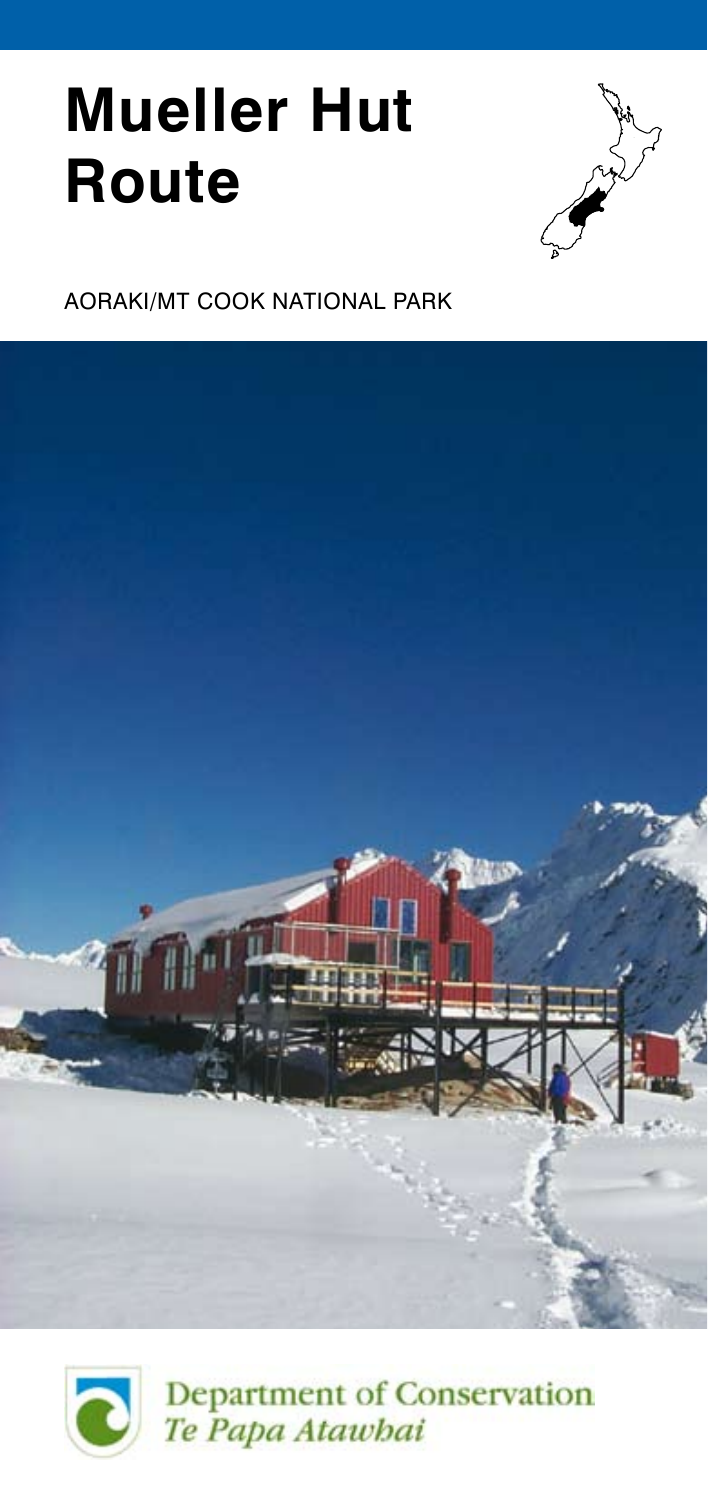## **CONTENTS**

| Introduction                                             | 3          |
|----------------------------------------------------------|------------|
| Location                                                 | 4          |
| Getting there                                            | 4          |
| Walking seasons                                          | 5          |
| Can I do it?                                             | 6          |
| Other activities                                         | 6          |
| Planning, preparation and equipment                      | 8          |
| What to take                                             | 10         |
| Mueller Hut                                              | 11         |
| Camping                                                  | 11         |
| Map and track profile                                    | 12         |
| Track notes—the route to Mueller Hut                     | 14         |
| Safety information                                       | 16         |
| Be avalanche aware                                       | 16         |
| Mueller Hut history                                      | 18         |
| Natural history-fauna, flora                             | 20         |
| Geology                                                  | 22         |
| Conservation projects                                    | 23         |
| Useful contacts                                          | Back cover |
| Published by<br>Department of Conservation<br>Canterbury |            |
| Private Bag 4715<br>Christchurch, New Zealand            |            |



## **Introduction**

The route to Mueller Hut offers a mountain experience possible for anyone with moderate tramping ability, as long as care is taken.

At 1800 metres on the Sealy Range (nearly half as high as Aoraki/Mt Cook's summit), the view from the hut is a 360-degree panorama of glaciers, ice cliffs, vertical rock faces and New Zealand's highest peaks. It's a great site for hearing and viewing ice falls, alpine sunrises and equally unforgettable sunsets. The climb to the hut through alpine scrub, herb fields and scree slopes is an achievement in itself, or the start of further opportunities for the more experienced. Whatever the aim, following the instructions in this guide will help make your trip safe and memorable.

Aoraki/Mt Cook viewed from hut

and a

Hogsback clouds over Aoraki/Mt Cook Photo: M. Rosen

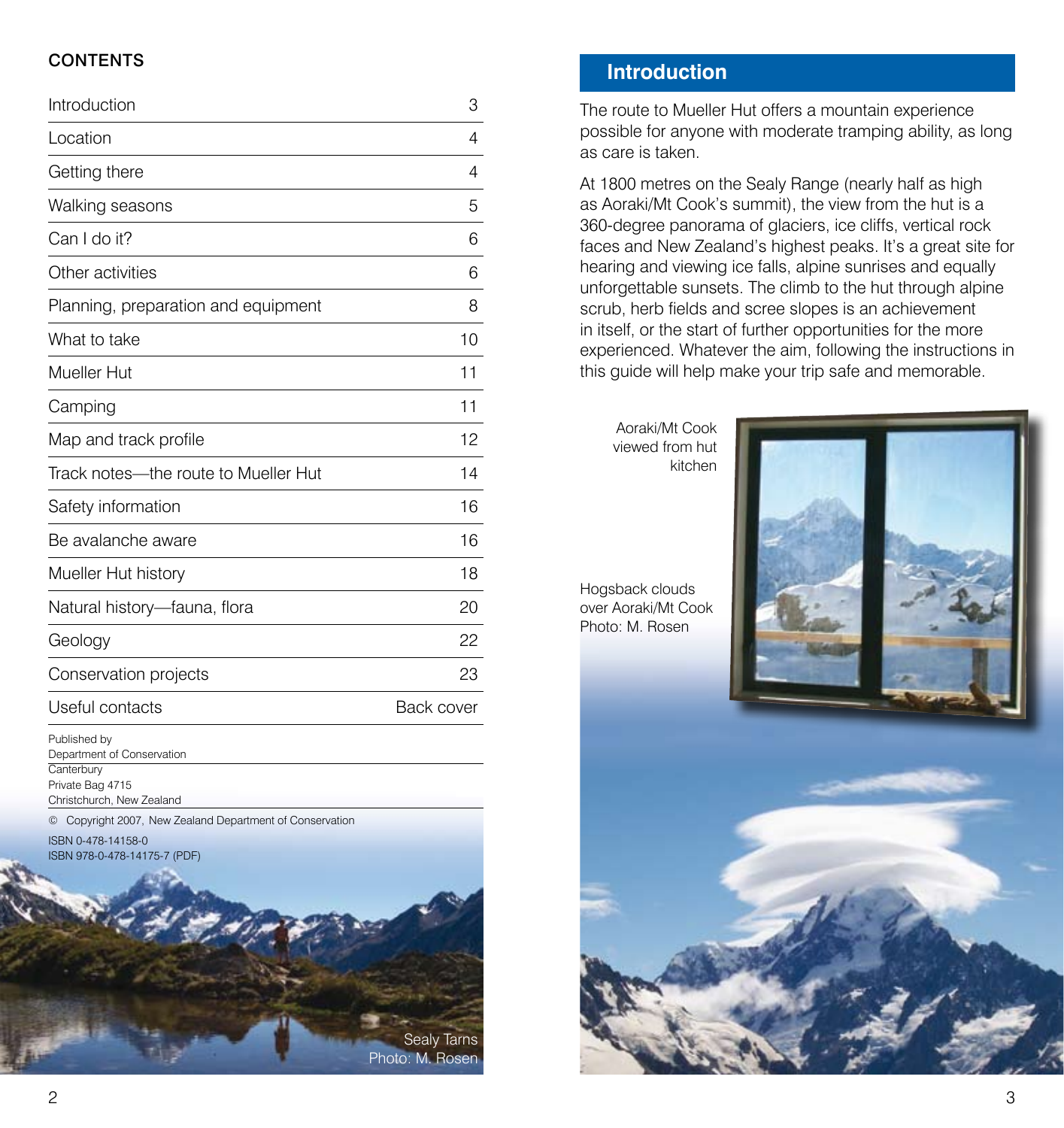# **Location**



## **Getting there**

The simplest route to Aoraki/Mt Cook National Park is to take State Highway (SH) 1 from Christchurch to Rangitata. Here, turn right onto SH 79. Follow it through to Fairlie and then continue on SH 8 until just before the township of Twizel. The turn-off is well signposted and it takes about 45 minutes to get to the village. The road is sealed all the way.

The village has an airport, used by charter companies and Aoraki/Mt Cook-based ski planes.

Regular bus services connect Aoraki/Mt Cook village from Christchurch and Queenstown and a shuttle service from Twizel operates in summer.

Hooker Valley from Sealy Range Photo: C. Smith



# **Walking seasons**

The normal season for climbing to Mueller Hut is from mid-November to late March. However, that can vary according to snow conditions. There is considerable avalanche danger on the route during winter and spring (April to mid-November).



Mueller Hut in summer . . . Photo: C. Smith

and in winter Photo: M. Langford

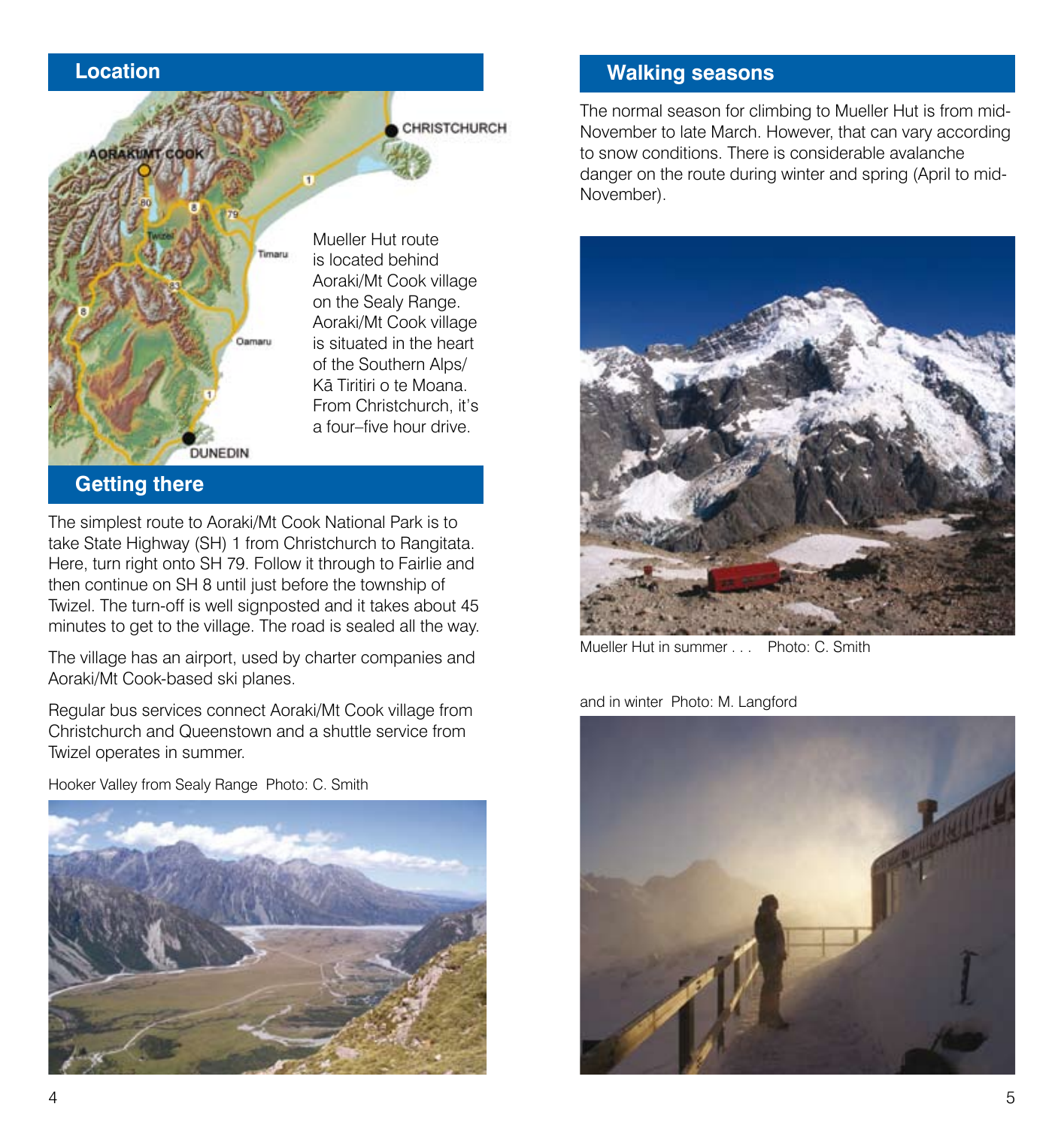# **Can I do it?**

Mueller Hut route is about 5.2 km long, which includes a steep 1000 m climb. It usually takes 3–4 hours one way depending on fitness, weather and conditions. The weather can change dramatically from when you leave. To ensure you enjoy your trip in all weathers, you will need to be fit and have good equipment and clothing. You should have done some training, carrying a moderate pack up and down stairs or hills. Many people find a trekking pole is useful in reducing stress on knees and assisting balance.

You should be experienced in walking on an unformed track, ranging from a rough dirt route surface to unstable scree and rocky terrain.



Photo: M. Rosen

The first section of the track to Sealy Tarns is steep and stepped, and takes around 1–2 hours. Snow can fall at any time of the year.

## **Other activities**

#### **Snowboarding and ski touring**

Over the autumn to spring season, Mueller Hut is used as a base for parties wanting to do backcountry ski touring or snow boarding. The face in front of Mt Ollivier, the Annette Plateau and the descent from Mueller Hut to Sealy Tarns, provide challenging routes for backcountry skiers and boarders. Experience in avalanche terrain and alpine conditions is essential. Refer to the book New Zealand Backcountry Skiing by James Broadbent, NZAC, 2004, for further information on ski touring in this area.

## **Hunting**

Thar and chamois can be found in the Sealy Range, and the Mueller Hut route provides access to this area. A hunting permit can be obtained from the Aoraki Area Office.

## **Climbing**

Mueller Hut is often used as a base for those starting their climbing career. Mt Ollivier situated behind the hut is an easy scramble up a rocky ridge. This was the first mountain that Sir Edmund Hillary climbed, the start of a long career that included being the first person to climb Mt Everest. There are several options from Mueller Hut—refer to the book Aoraki Mount Cook a guide for mountaineers by Alex Palman, NZAC, 2001, for detailed information on these routes.

### **Mountain biking**

Mountain biking is not permitted on the Mueller Hut route or any of the tracks in the park.

### **Dogs and other pets**

It is an offence under the National Parks Act 1980 to bring dogs and other introduced animals into Aoraki/Mt Cook National Park. Please leave your animals at home.

#### **Commercial activities**

A concession (an official authorisation) is required to operate any commercial activity in an area managed by the Department of Conservation. Concessions are required for: guiding (including fishing, hunting, tramping, walking, climbing/ski tours, kayaking/canoeing); transport services; commercial education or instruction activities. Guided walking groups with a concession can stay at Mueller Hut. For more information regarding concessions, visit www.doc.govt.nz

> Rocky terrain on the ridge line Photo: M. Rosen

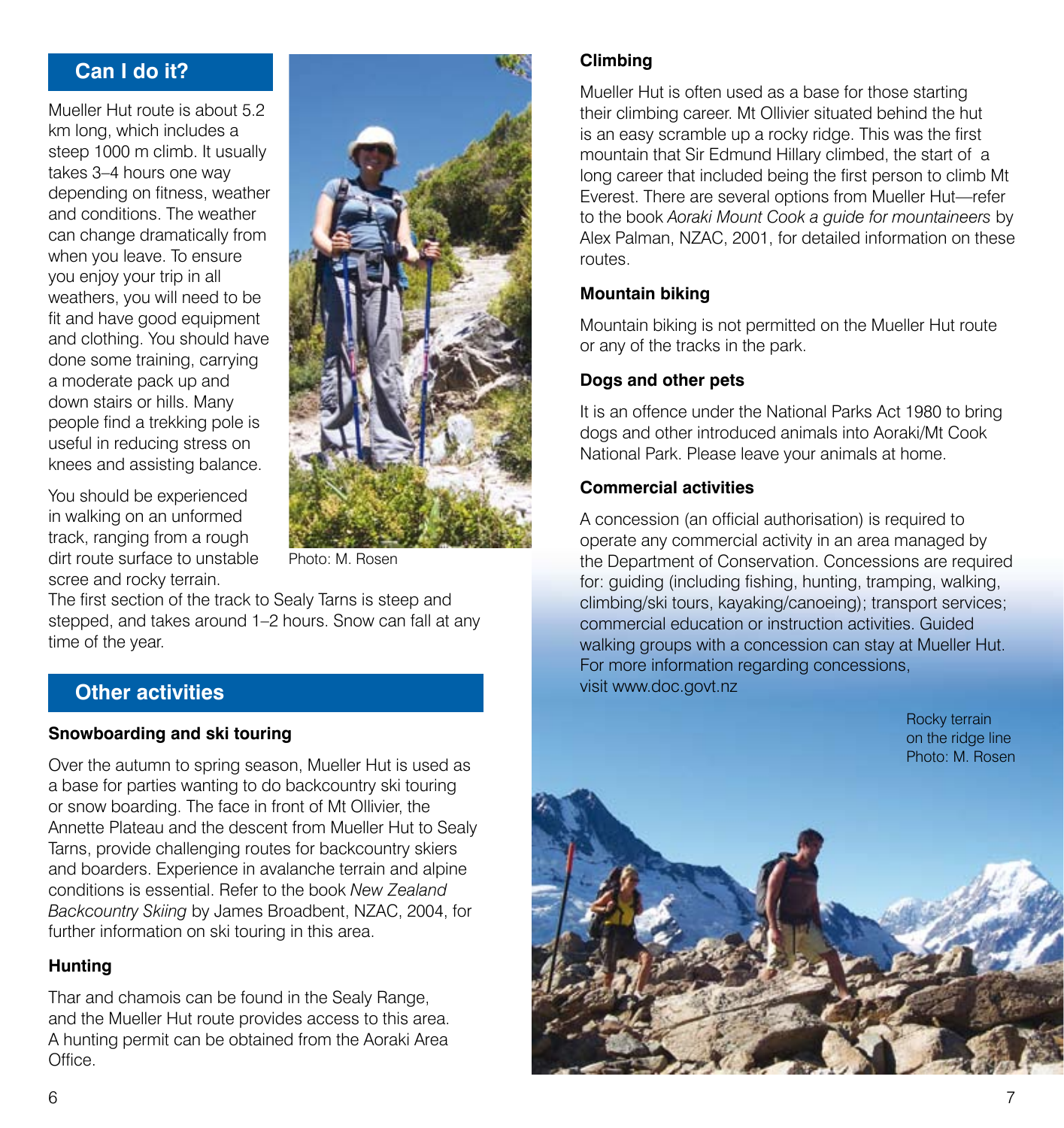# **Planning, preparation and equipment**

Plan, prepare and equip yourself well. Have the right gear and skills for the trip and always check the latest information about weather and avalanche conditions. Even in the best conditions a climb to Mueller Hut demands a fair degree of fitness and experience, plus good equipment.

Much of the 1000-metre climb is not via track, but is made up of a route marked by rock cairns and orange markers. These can be hard to find if the weather deteriorates, as it can, rapidly, at any time of year. Both track and route sections are steep, demanding 3–4 hours of almost continuous climbing from Aoraki/Mt Cook village to the hut.



Cairns and poles mark the route Photo: M. Rosen

# **Trip intentions**

Although it is not necessary to sign in at The Department of Conservation Visitor Centre for a day trip to the hut, it is important to let somebody know your intentions and estimated returning time. For an overnight trip you must sign in at the Visitor Centre before departure and out again on return, to avoid an unnecessary search. Hut fees must be paid before the trip starts.

#### **Radio**

Every evening at 7 pm there is a radio call to all huts in the park. The Duty Officer will give the latest weather and avalanche



forecast, and ask what parties and individuals are in the hut or camping outside. Inform the warden (if there is one) when you arrive of your party name. If there is no warden, someone in the hut needs to collate party names and give these to the Duty Officer when asked. The radio is available for emergency calls, just push the red button and someone will respond. When you talk into the radio, push the green button, hold it and talk slowly and clearly, a few centimetres from the tiny speaker hole (ringed in red on photo above).

## **Cell phones**

Generally cell phones work sporadically up to the ridge line, and then tend to be more reliable as you approach the hut. There may not be coverage at the hut itself, but walking over to the ridge line tends to work.

### **Rubbish**

No rubbish facilities are provided. Carry out all your rubbish from the park. Do not put rubbish in the toilets.

## **Poo pots**

In winter the toilet may be buried.

Please carry a personal poo pot (available from the visitor centre), and carry all your faecal waste out. Faeces do not break down in the alpine environment, and if buried in snow will melt out for all to see in summer. Do not burn toilet paper, but carry it out in your poo pot.

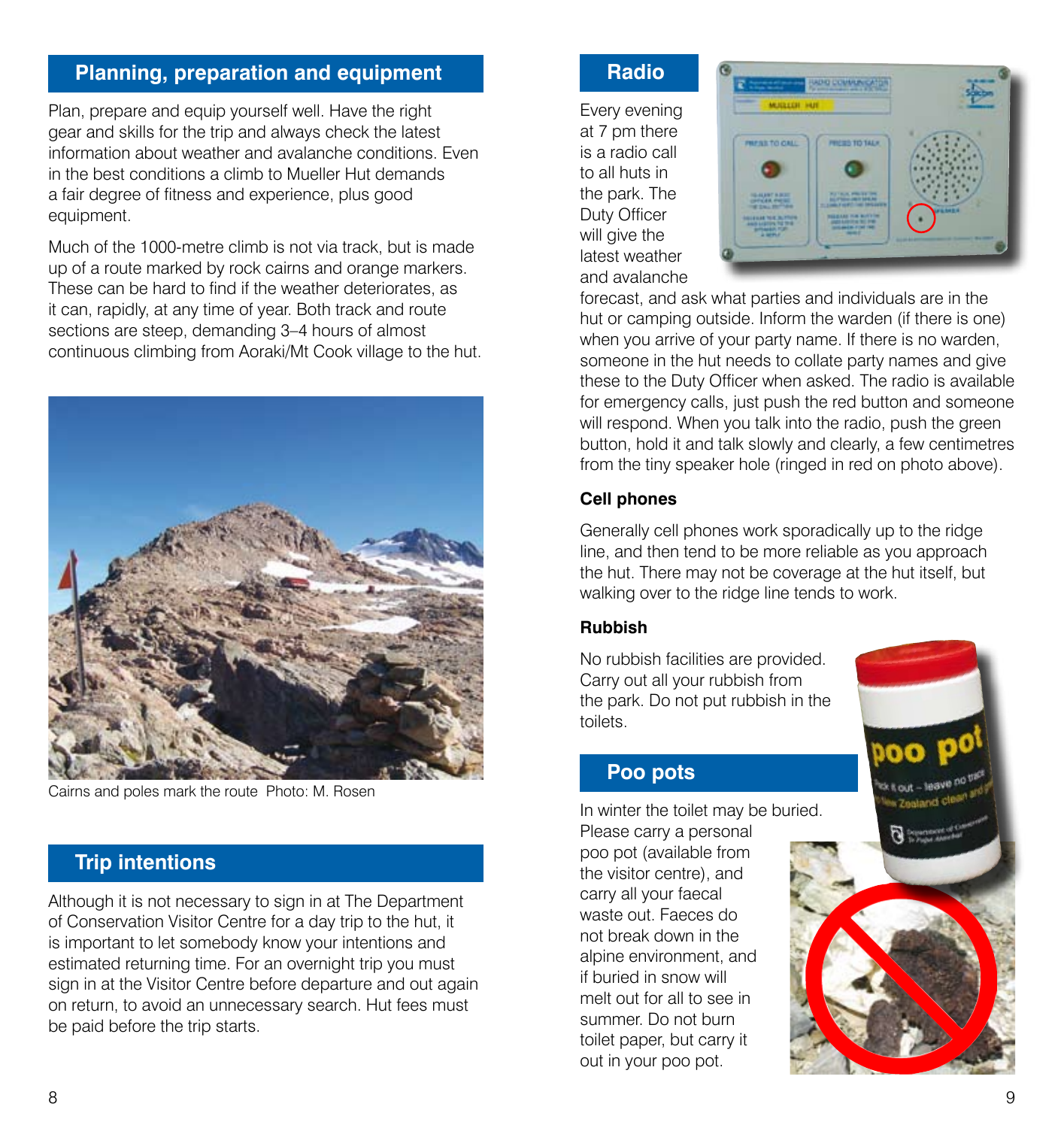## **What to take**

Whether you intend tramping in summer or winter always go equipped for the worst conditions. Weather can change abruptly, and snow can fall at any time of the year. Cotton clothing, such as jeans, are not suitable. Wool and modern synthetics are better as they dry quickly and give more warmth. Mueller Hut is not heated, so if it is likely you will get wet, you may need a spare set of clothing for in the hut. There is gas supplied in summer for cooking. Food is not available for purchase at the hut. For more safety information visit www.mountainsafety.org.nz

## **Suggested gear list for Mueller Hut:**

Pack (including pack liner) Sleeping bag Waterproof raincoat & overtrousers Tramping boots and socks Polar fleece jacket/warm jersey, thermal top & pants Map or track guide Cooking utensils: pot/pan/billy Eating utensils: cutlery, plate, cup Matches/lighter & torch with batteries Sunscreen, sunhat & sunglasses Warm hat & gloves Water bottle & water for walking Sufficient food Personal first aid kit

Toilet paper

Poo pot

Also useful:

Trekking poles

Ear plugs (you may be sharing the hut with over 20 other people in communal bunkrooms) Camera

In winter you must carry your own cooker, and alpine equipment and appropriate gear is required.



Plan ahead

Pack it in, pack it out— take all your rubbish with you

Dispose of your toilet waste appropriately

Respect our Mäori heritage

Look after our native species

Be considerate of others

Campers at Mueller Photo: M. Rosen





Appropriate clothing for walking Mueller Route Photo: D. Shirtliff and Mountain Safety Council

# **Mueller Hut**

Hut fees are \$35 per person in summer and \$30 in the winter. A warden may be present over the summer season. The hut has gas cookers available in summer, but the gas is turned off over winter. Check at the visitor centre if you are visiting early or late summer. There is no heating or shower, but there are solar lights. Water is available at the hut, but you need to carry water for the journey up and down.

# **Camping**

Camping is permitted beside the hut. The cost is \$15. The ground around the hut is rocky, and tents need to be tied down, especially in high winds. Remember the weather can change at any time and winds up to 150 km/hour are possible.

Camping before and after the trip is available at the White Horse Hill campground, at the start of the track. The cost is \$6/person/night. Cars can be left there while people do the trip.

Warning—vehicles left at road-ends have sometimes been broken into.

# **Booking**

There is no booking system for Mueller Hut. Trampers need to sign into the intentions system at the visitor centre and pay hut fees before starting the trip. Backcountry hut passes are not valid for Mueller Hut.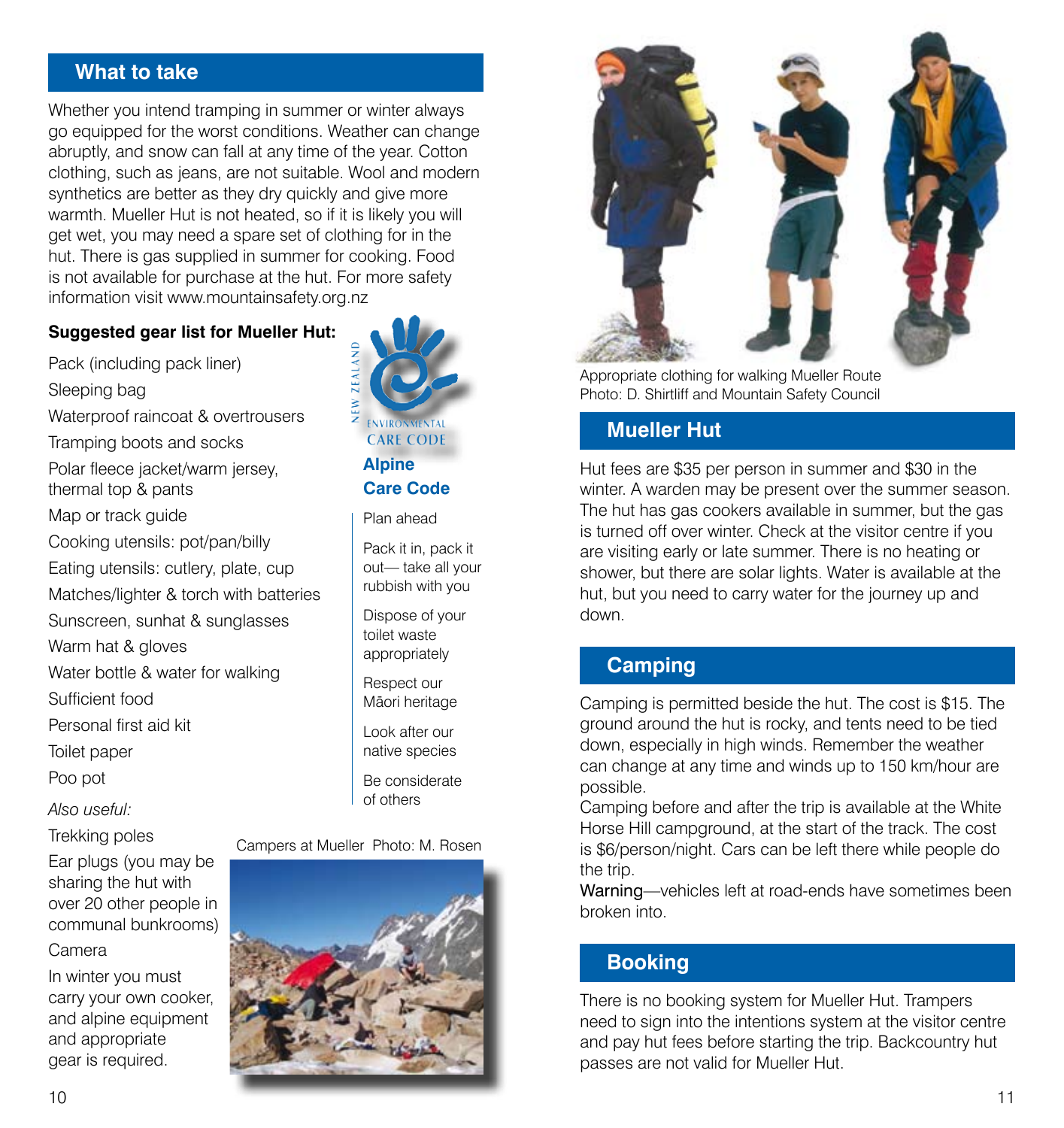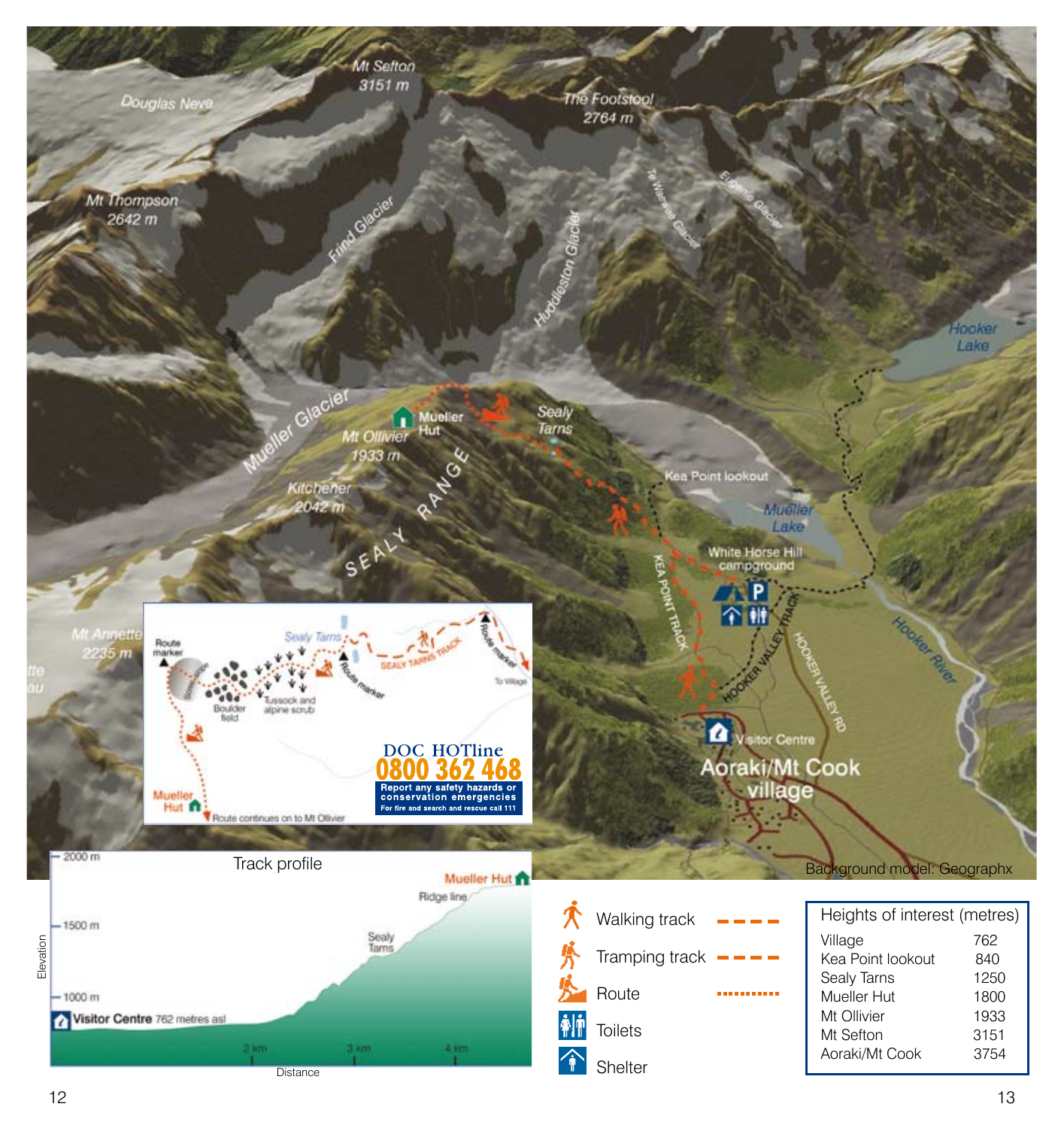# **The route to Mueller Hut**

#### **Village to Sealy Tarns: 2 hours**

Start on the Kea Point Track either outside the Aoraki/Mt Cook National Park Visitor Centre or at White Horse Hill car park, at the end of Hooker Valley Road. Follow Kea Point Track to the Sealy Tarns turnoff.

Sealy Tarns Track begins gently until you reach the foot of Sealy Range. The start of the steep section of this track is marked by an orange triangle. Make sure you are on the obvious track—not in the old streambed just adjacent. The track zigzags steeply up to Sealy Tarns. A climb to this spot will reward the walker with spectacular views of Hooker Valley and the peaks in the area, including



Sealy Tarns track Photo: M. Rosen

Aoraki/Mt Cook on a good day. A tarn is the name given to a small mountain pond.

#### **Sealy Tarns to Mueller Hut: 2 hours**

From Sealy Tarns follow the orange markers (every 200 metres) through the tussock. This is not a maintained track but an alpine route. The route is also marked by cairns. Parts of the route are quite rocky. It zig-zags through alpine scrub, herb fields and tussocks to a large rock field. From here the route ascends a loose gravel slope (scree) of about 500 metres, to the skyline ridge. At certain times of the year this becomes a steep snow slope.

Once on the ridge relax and enjoy the magnificent view of Mueller Glacier sweeping down the valley past smaller hanging glaciers and the stunning ice shelf on Mt Sefton. The route from here turns southwards to the hut. Follow the cairns through large boulders along the ridge until you sight Mueller Hut—about 20–30 minutes along the ridge.



Trekking poles are useful on steep terrain Photo: M. Rosen

#### **Mueller Hut to village: 3 hours**

Descend back to the village the same way as you came up. Do not be tempted to go straight down or veer off the route at any stage. Make sure you turn off the ridge down the scree slope at the orange marker. In bad weather it can be quite difficult finding your way.

#### **Mueller Hut to Mt Ollivier: 30 minutes**

This is a rock scramble along the obvious ridge from Mueller Hut to the top of the rocky outcrop immediately to the south of the hut. A big cairn marks the top. Don't be tempted to go further along unless you have experience, as it can get dangerous. It is very steep and exposed beyond the top of Mt Ollivier.

On Mt Ollivier looking to Annette Plateau Photo: M. Rosen

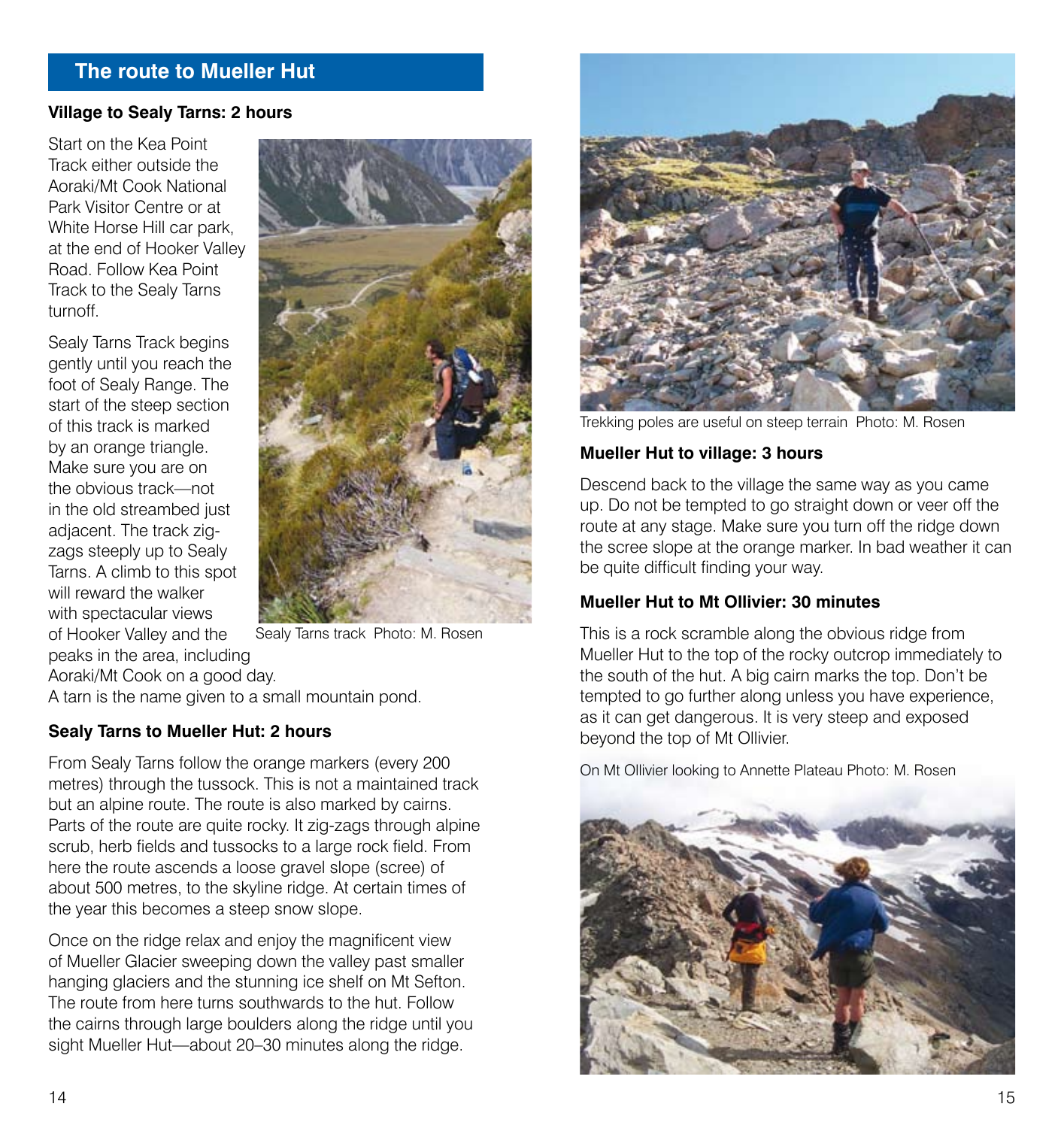# **Safety information**

Your safety and the decisions you make are your responsibility. Some people carry Personal Locator Beacons (PLBs), available for hire at the visitor centre. If you or a party member are injured, get someone to seek help—either by descending to the village or going to the hut where there is an emergency radio. The Department of Conservation has an alpine rescue team available year round, who will assist you if required. If you have a cell phone, you may be able to call 111 and ask for police. Keep the injured person warm and sheltered until help arrives.

#### **Be avalanche aware**

There is considerable avalanche danger on the Mueller Hut route during winter and spring (April to mid-November). However, avalanches can occur at any time of the year, as snow falls year round in the park.

If you are going out during these times makes sure you can;

- Recognise avalanche conditions and avalanche-prone areas.
- Know the safest areas to travel in.
- Assess your skills and knowledge of avalanche awareness—your life depends on it!
- Take with each of you an avalanche transceiver, a snow shovel and a probe. Know how to use them.

#### Before you go:

Check the avalanche and weather forecasts.

Take advice from professionals.

Sign in your intentions.

Never travel alone.

Navigation can be difficult in mist Photo: M. Rosen





Photo: M. Rosen

#### **High winds**

Strong winds, which can blow walkers off their feet, can occur on the route—particularly on the section above the ridge line.

#### **Fires**

Fire is a major threat within Aoraki/Mt Cook National Park. Alpine vegetation is very slow-growing and extremely susceptible to fire. Open fires are not permitted, and care is required with portable gas stoves.

### **Lost?**

The Mueller Hut route is well marked, but if you become lost, stop, find or create shelter and stay calm. Put on extra clothing if cold and assist searchers should you hear them searching for you.

Ridge line rocks to be negotiated Photo: M. Rosen

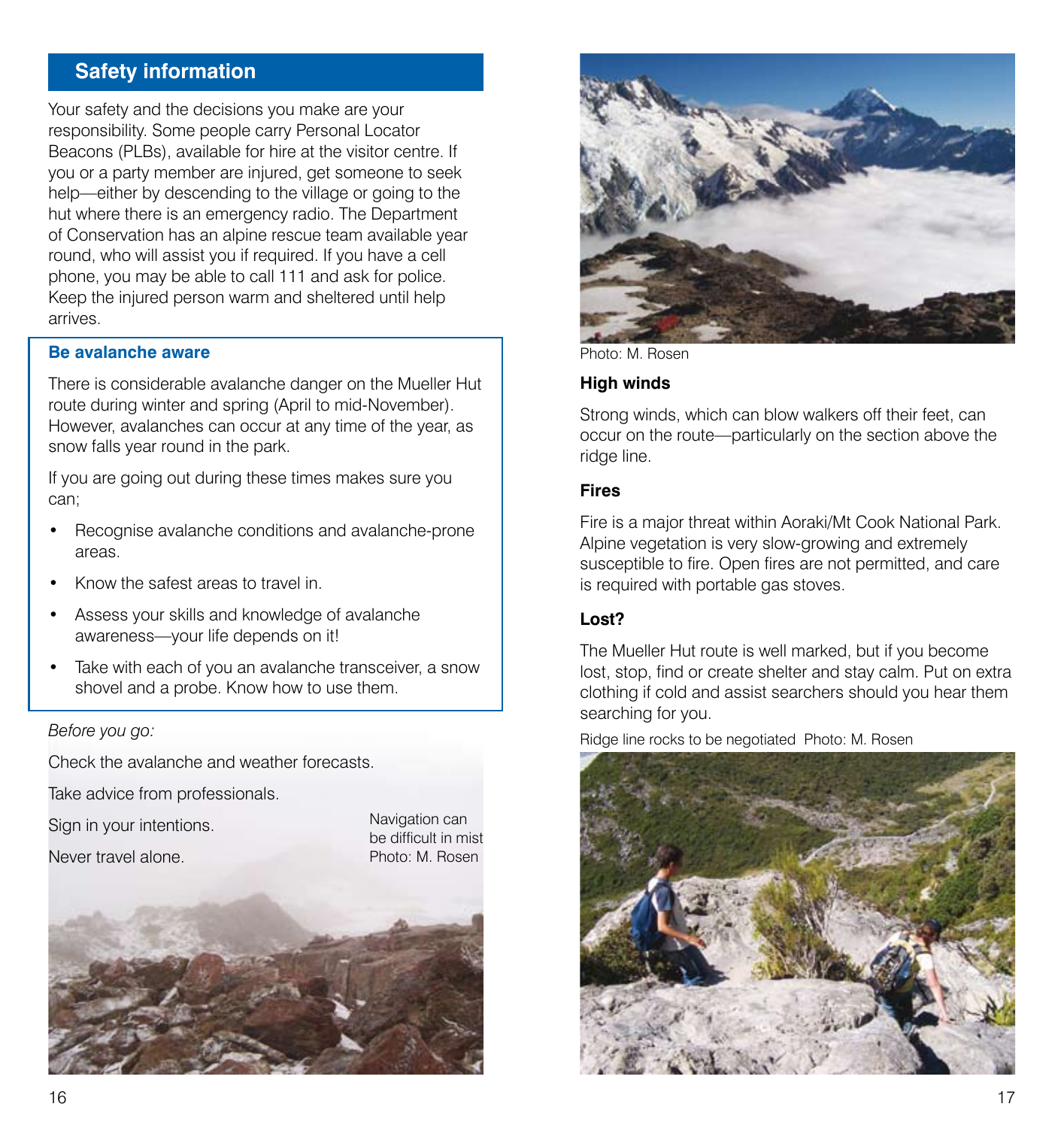## **Mueller Hut history**

Mueller Glacier was named by Julius Haast in 1862, after Ferdinand von Mueller. Mueller was a Danish-born scientist and explorer, who come to Australia in 1848. Mueller became a great botanical collector and writer.

The present Mueller Hut is the fifth hut to be built with that name. The first hut was built in 1914 just 500 feet above the glacier and by 1947 was deteriorating. A second hut started in 1949 lasted just four months until it was swept away by a wet-snow avalanche. Hut debris was hauled back up from the glacier and used to build temporary quarters erected at the same spot.

The fourth Mueller Hut was built not far below the present site in 1953, and lasted until it was pulled down in 2003.

This latest hut was opened in July 2003 by Sir Edmund Hillary, and is situated just below Mt Ollivier—the first mountain Sir Edmund climbed.

The hut can sleep 28 people on platform bunks complete with mattresses. There is a separate kitchen and living area and self-contained warden quarters. There are also solar-powered lights and gas-operated stoves (summer only). A toilet is sited a short distance away from the hut, but can be inaccessible in winter





Sir Edmund and Lady June Hillary—Mueller Hut opening, 2003 Photo: M. Langford



Mueller Hut kitchen Photo: M. Rosen



Enjoying the day Photo: M. Rosen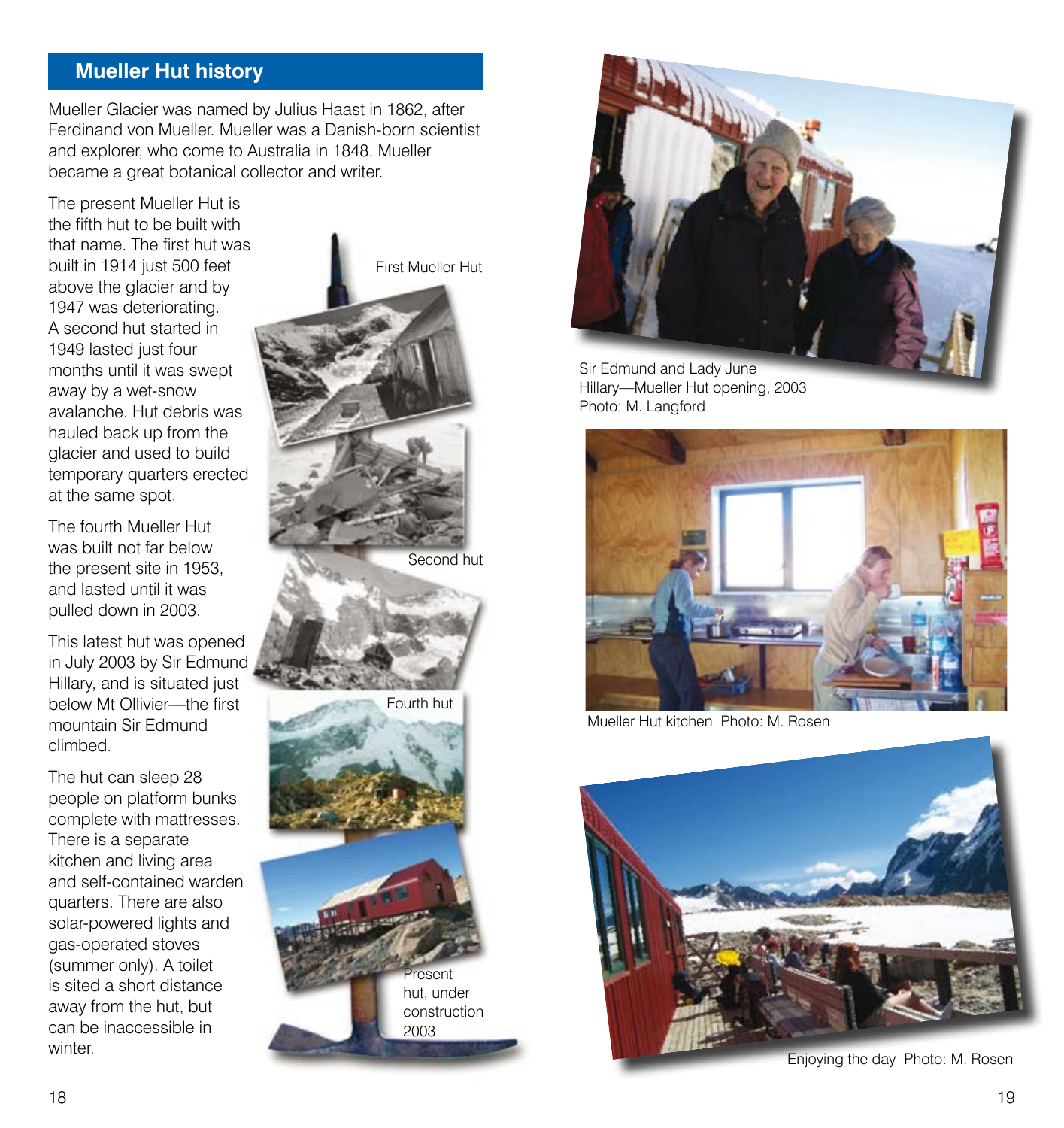## **Natual history**

#### **Meet the locals**

#### **Common fauna**

The nearest thing to a bandit likely to be encountered in the South Island mountains is the kea, New Zealand's alpine parrot. Relationships between humans and kea have not always been smooth, partly because of the bird's tendency to borrow things or analyse them to the point of destruction. People who stow vulnerable objects away and take the time to watch kea will be treated to some firstclass clowning, then a flash of bright orange under-wing when the antics are over.

By contrast, piwauwau (rock wren, right) are content to hop among rocks and plants in their endless quest for spiders, insects and the minute fruit of alpine plants.

Despite being weak fliers they have made it to the 1300–2500-metre zone, where they stay for the exclusive delight of people who climb that high. Not even the harshest winter forces these little birds down, as they manage to shelter and find food between rocks, beneath alpine shrubs or even under a layer of snow.

Frequently seen flitting over rocky screes and ridges above the 1200 metre contour is the black mountain ringlet (Percnodaimon pluto) (right), New Zealand's hardiest native butterfly. Its colour is part of a sophisticated solar-energy system, vital for living at such an altitude. Survival techniques include laying eggs on the underside of relatively warm stones. Most of the ringlet's three-year lifecycle is spent as a



Photo: R. Morris



Photo:A. Dennis

caterpillar, which could explain the often joyful style exhibited when it finally and briefly, gets airborne.

Beautifully camouflaged in grey, green or yellow, wingless alpine grasshoppers are so abundant on the route up that when disturbed they can sound like the patter of rain in the grass.

Species of large black spiders are common on the boulder and scree slopes, but they move so fast you have to be quick to see them.

#### **Flora**

The route to Mueller Hut is a great place for viewing alpine flowers and herb fields. With a vertical gain of 1000 metres from valley floor to rocky ridge top, there is a diversity of flora to see. The tikapu, or Mt Cook lily (Ranunculus Ivalli), makes an appearance in late November, followed by a variety of other alpine flowers. Clumps of gentian flowers appear from January onwards, and look out for the yellow Graham's buttercup (Ranunculus grahamii), which flowers even when snow is still about. The red berries of Pratia macrodon, a small creeping herb found in rocky and stony ground, can be seen on the climb to Sealy Tarns. Further up, the landscape changes to snow tussock and different grass species, including the curled snow tussock (Chionochloa crassiucula) and other Chionochloa species. The South Island edelweiss (Leucogenes grandiceps) can be glimpsed nestled amongst rocky outcrops.



South Island edelweiss Photo: B. Smith

Tikapu/ Mt Cook lily Photo: R. Morris

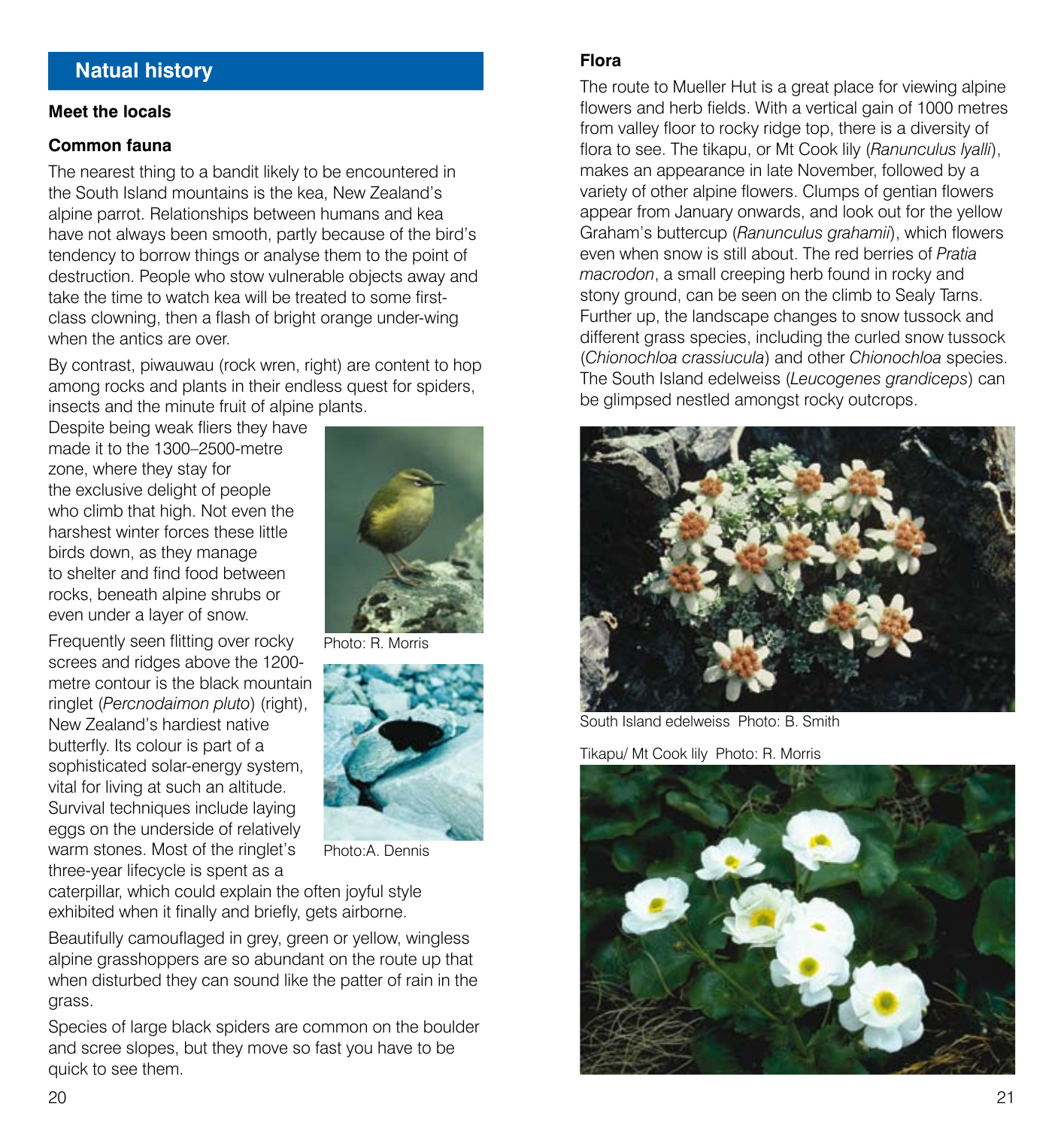## **Geology**

Mountains tower above the village and Mueller Hut as memorials to a bygone age. These memorials however are very much alive, and in constant turmoil—the spectacular landscape of the Southern Alps/ Kä Tiritiri o te Moana is a front line in the never-ending clash between the forces of earth and weather. Geological processes build the mountains up, and erosion wears them down.

The rocks around Aoraki/Mt Cook National Park are mainly sands, muds and silts, which have been welded by pressure and heat and uplifted, folded, faulted and fractured. The most greatly altered rocks have turned to schist, the rest remain as sandstone or greywacke and siltstone.

Glaciation has also greatly altered the landscape. Clearly visible on the climb to Mueller Hut are the valley glaciers of Mueller and Hooker, but also surrounding are the hanging glaciers perched on Mt Sefton and along the main divide. When you look down from the route, see if you can spot the old moraines at the end of Mueller Glacier, remaining as indicators of where the glacier went to, in more recent geological times. The down-wasting in the last 100 years is obvious, with the large vertical grey walls remaining. The u-shaped valleys of Hooker and Tasman are classic reminders of a glaciated landscape.

Mueller and Hooker glaciers Photo: C. Smith



# **Conservation projects**

Department of Conservation biodiversity staff are carrying out an intensive predator trapping programme in the Hooker and Tasman valleys. One of the main target species in the park has been stoats; others include weasels, ferrets, cats and hedgehogs, all of which threaten our native fauna.

Stoats were introduced to New Zealand in the 1880s to control the explosion of rabbits, another introduced animal. Prior to this time New Zealand's native birds had enjoyed an environment free of predatory mammals. The introduction of stoats has seen a steady decline of bird species in the New Zealand bush, open river valleys and alpine regions. Today the stoat is considered the greatest threat to many species. Stoats have been sighted around Mueller Hut. The main bird life that DOC is worried about up in these alpine zones is the rock wren, kea and New Zealand falcon/kärearea.

The predator control programme began in March 2005. Traps are placed up each side of the valleys and along the end of the lake. In the first two years 576 stoats were trapped, along with 230 cats, 211 ferrets, 51 weasels and 1293 hedgehogs. It is hoped the trapping programme will help halt the decline in population of many of the birds present in the park, and also help the insect and lizard populations.

## **Rock wren and kea surveys**

The Department is carrying out both rock wren and kea surveys, as it is suspected their populations are in decline. Fill out the survey forms and drop them back to the visitor centre when you sign out, if you see either of these birds.

New Zealand falcon/kärearea



**Stoat**